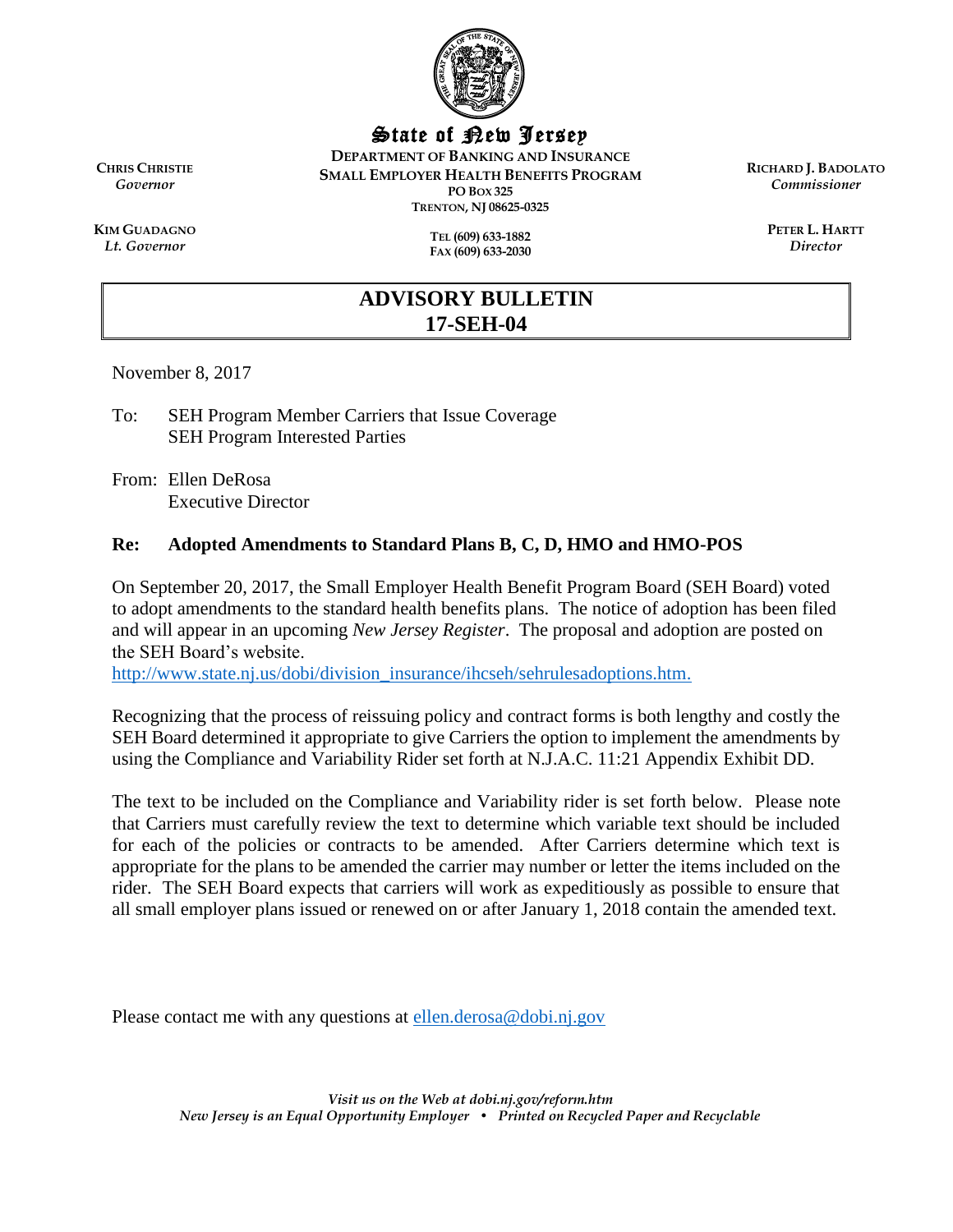### **Compliance and Variability Rider Text for Plans B – E**

[The **SCHEDULE OF INSURANCE** is amended to include the following section: [Outpatient Surgery (facility charges)] Coinsurance Limit: \$[500] per [surgery]]

*Include only if outpatient surgery or some other service or supply for which coinsurance is required is subject to a limit.* 

#### The **DEFINITIONS** section is amended:

- to delete the definitions of E-Visit and Virtual Visit:
- to replace the definitions of Preventive Care, Telemedicine and Triggering Event with the following definitions; and
- to add a definition of Telehealth.

#### Preventive Care. As used in this Policy preventive care means:

- a) Evidence based items or services that are rated "A" or "B" in the current recommendations of the United States Preventive Services Task Force with respect to the [Covered Person];
- b) Immunizations for routine use for Covered Persons of all ages as recommended by the Advisory Committee on Immunization Practices of the Centers of Disease Control and Prevention with respect to the [Covered Person];
- c) Evidence–informed preventive care and screenings for [Covered Persons] who are infants, children and adolescents, as included in the comprehensive guidelines supported by the Health Resources and Services Administration;
- d) Evidence–informed preventive care and screenings for [Covered Persons] as included in the comprehensive guidelines supported by the Health Resources and Services Administration [except for contraceptive services and supplies]; and
- e) Any other evidence-based or evidence-informed items as determined by federal and/or state law.

Examples of preventive care include, but are not limited to: routine physical examinations, including related laboratory tests and x-rays, immunizations and vaccines, well baby care, pap smears, mammography, screening tests, bone density tests, colorectal cancer screening, prostate cancer screening, and Nicotine Dependence Treatment.

Telehealth means the use of information and communications technologies, including telephones, remote patient monitoring devices, or other electronic means, to support clinical health care, Practitioner consultation, patient and professional health-related education, public health, health administration, and other services in accordance with the provisions of P.L. 2017, c. 117.

Telemedicine means the delivery of a health care service using electronic communications, information technology, or other electronic or technological means to bridge the physical distance between a Practitioner and a Covered Person, either with or without the assistance of an intervening Practitioner, and in accordance with the provisions of P.L. 2017, c.117. Telemedicine does not include the use, in isolation, of audio-only telephone conversation, electronic mail, instant messaging, phone text, or facsimile transmission.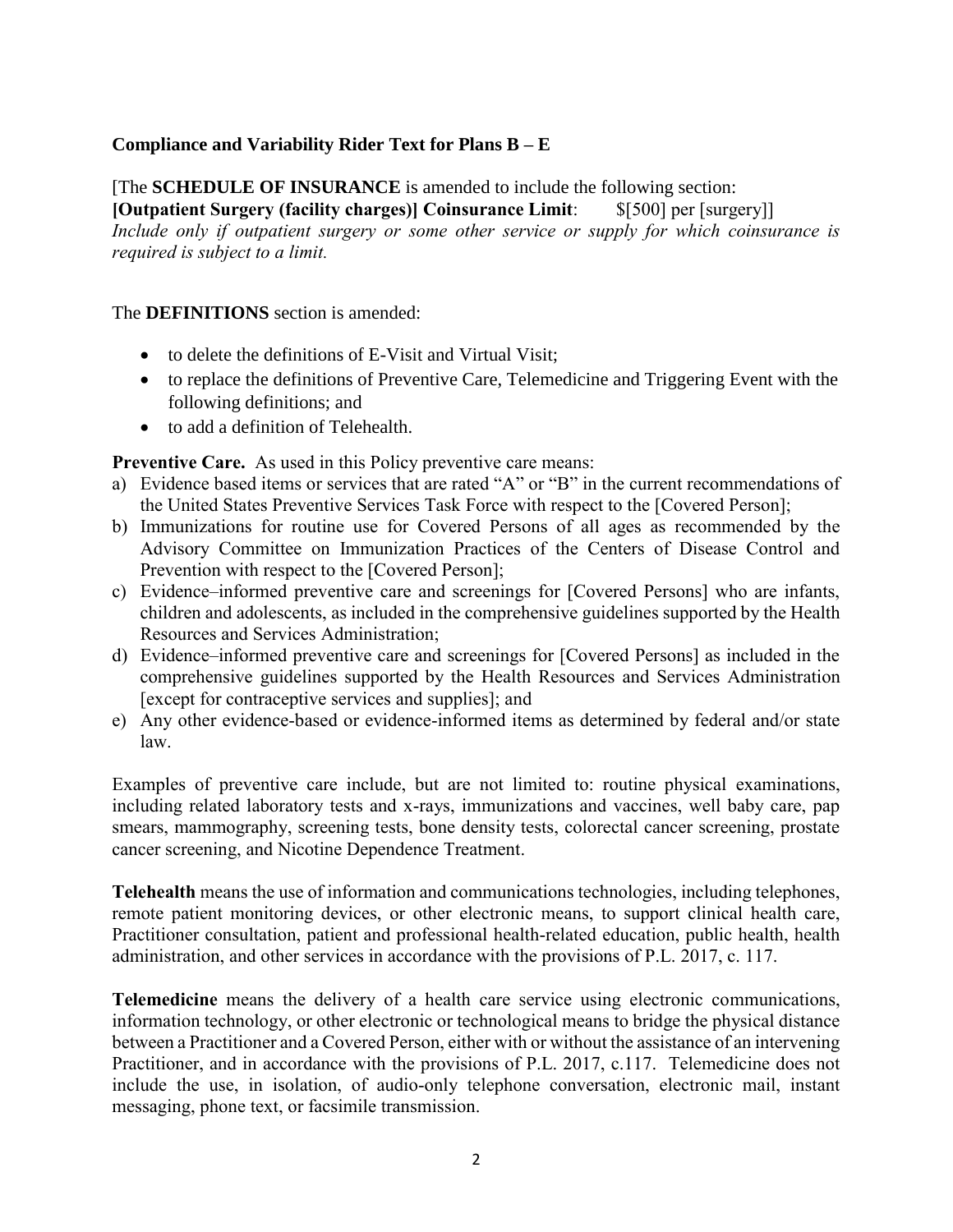Triggering Event means the following dates:

- a) The date an Employee or Dependent loses eligibility for minimum essential coverage including a loss of coverage resulting from the decertification of a qualified health plan by the marketplace. A loss of coverage resulting from nonpayment of premium, fraud or misrepresentation of material fact shall not be a Triggering Event.
- b) The date an Employee acquires a Dependent or becomes a Dependent due to marriage, birth, adoption, placement for adoption, or placement in foster care.
- c) The date an Employee's enrollment or non-enrollment in a qualified health plan is the result of error, misrepresentation or inaction by the federal government or Carrier.
- d) The date an Employee or eligible Dependent demonstrates to the marketplace or a State regulatory agency that the qualified health plan in which he or she is enrolled substantially violated a material provision of its contract in relation to the enrollee.
- e) The date the Employee or Dependent gains access to new qualified health plans as a result of a permanent move provided the Employee and/or Dependent demonstrates having minimum essential coverage for one or more days during the 60 days preceding the permanent move.
- f) The date NJFamilyCare determines an Employee or Dependent who submitted an application during the Open Enrollment Period or during a Special Enrollment Period is ineligible if that determination is made after the open enrollment period or special enrollment period ends.
- g) The date an Employee and/or his or her Dependent who are victims of domestic abuse or spousal abandonment need to enroll for coverage apart from the perpetrator of the abuse or abandonment.
- h) The date the Employee or Dependent loses eligibility for Medicaid or NJ FamilyCare.
- i) The date the Employee or Dependent becomes eligible for assistance under a Medicaid or NJ FamilyCare plan.
- j) The date of a court order that requires coverage for a Dependent.

[The definition of Primary Care Provider in the **POINT OF SERVICE PROVISIONS** is replaced with the following:

*Primary Care Provider* (PCP) means the Practitioner the Covered Person selects to supervise and coordinate his or her health care in the [XYZ] Provider Organization. [Carrier] will supply the Covered Person with a list of PCPs who are members of the [XYZ] Provider Organization. A Covered Person may visit the OB/GYN without supervision or coordination from the PCP.] *[Include only for POS plans.]*

[The last paragraph of the Primary Care Provider section in the **POINT OF SERVICE PROVISIONS** is replaced with the following:

A Covered Person may use the services of a [XYZ] PO gynecologist for non-surgical gynecological care and routine pregnancy care [without Referral from the PCP]. The Covered Person must obtain authorization from the PCP for other services.] *[Include only for POS plans.]*

[The definition of Primary Care Provider in the **EXCLUSIVE PROVIDER ORGANIZATION (EPO) PROVISIONS** is replaced with the following: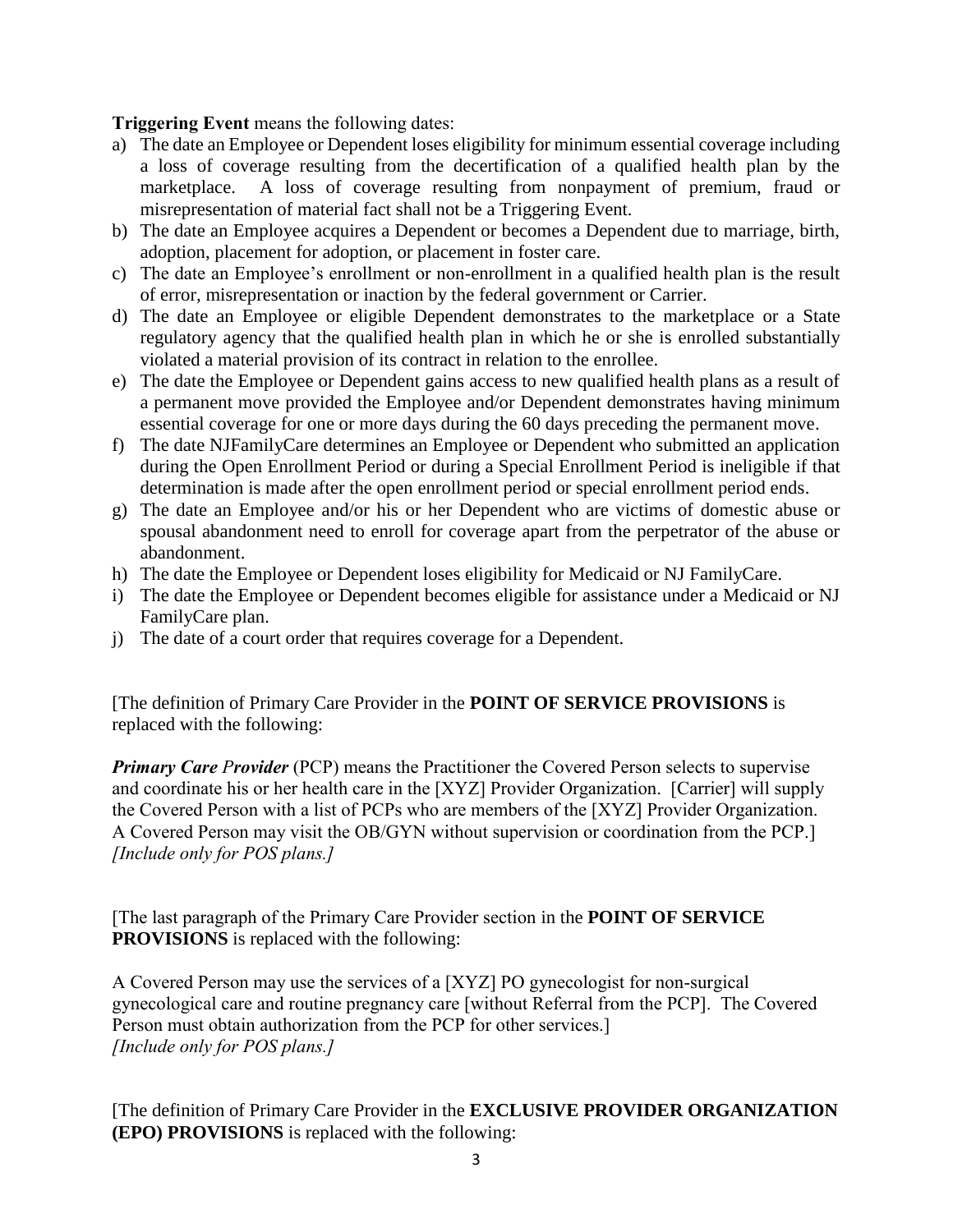*Primary Care Provider* (PCP) means the Practitioner the Covered Person selects to supervise and coordinate his or her health care in the [XYZ] Provider Organization. [Carrier] will supply the Covered Person with a list of PCPs who are members of the [XYZ] Provider Organization. A Covered Person may visit the OB/GYN without supervision or coordination from the PCP.] *[Include only for EPO plans that do not require referrals.]*

[The last paragraph of the Primary Care Provider section of the **EXCLUSIVE PROVIDER ORGANIZATION (EPO) PROVISIONS** is replaced with the following:

A Covered Person may use the services of a [XYZ] PO gynecologist for non-surgical gynecological care and routine pregnancy care without Referral from the PCP. The Covered Person must obtain authorization from the PCP for other services.] *[Include only for EPO plans that require referrals.]*

[The **COVERED CHARGES** provision is amended to replace the Practitioner's Charges for Non-Surgical Care and Treatment section with the following:

We cover Practitioner's charges for the Medically Necessary and Appropriate non-surgical care and treatment of an Illness or Injury.]

*[Include only if policies were issued with text addressing telemedicine, e-visits or virtual visits.]* 

The **COVERED CHARGES** provision is amended to add the following section:

### Practitioner's Charges for Telehealth and/or Telemedicine

If a Network Practitioner provides Medically Necessary and Appropriate services through Telehealth and/or Telemedicine that are consistent with the requirements of P.L. 2017, c. 117 We cover such Network Practitioner's charges for services provided through Telehealth and/or Telemedicine.

[The **EXCLUSIONS** provision is amended to replace the telephone consultations exclusion with the following:

*Telephone* consultations. except as stated in the Practitioner's Charges for Telehealth and/or Telemedicine provision.]

*[Include only if policies were issued with the prior exclusion and the carrier wishes to retain the exclusion.].*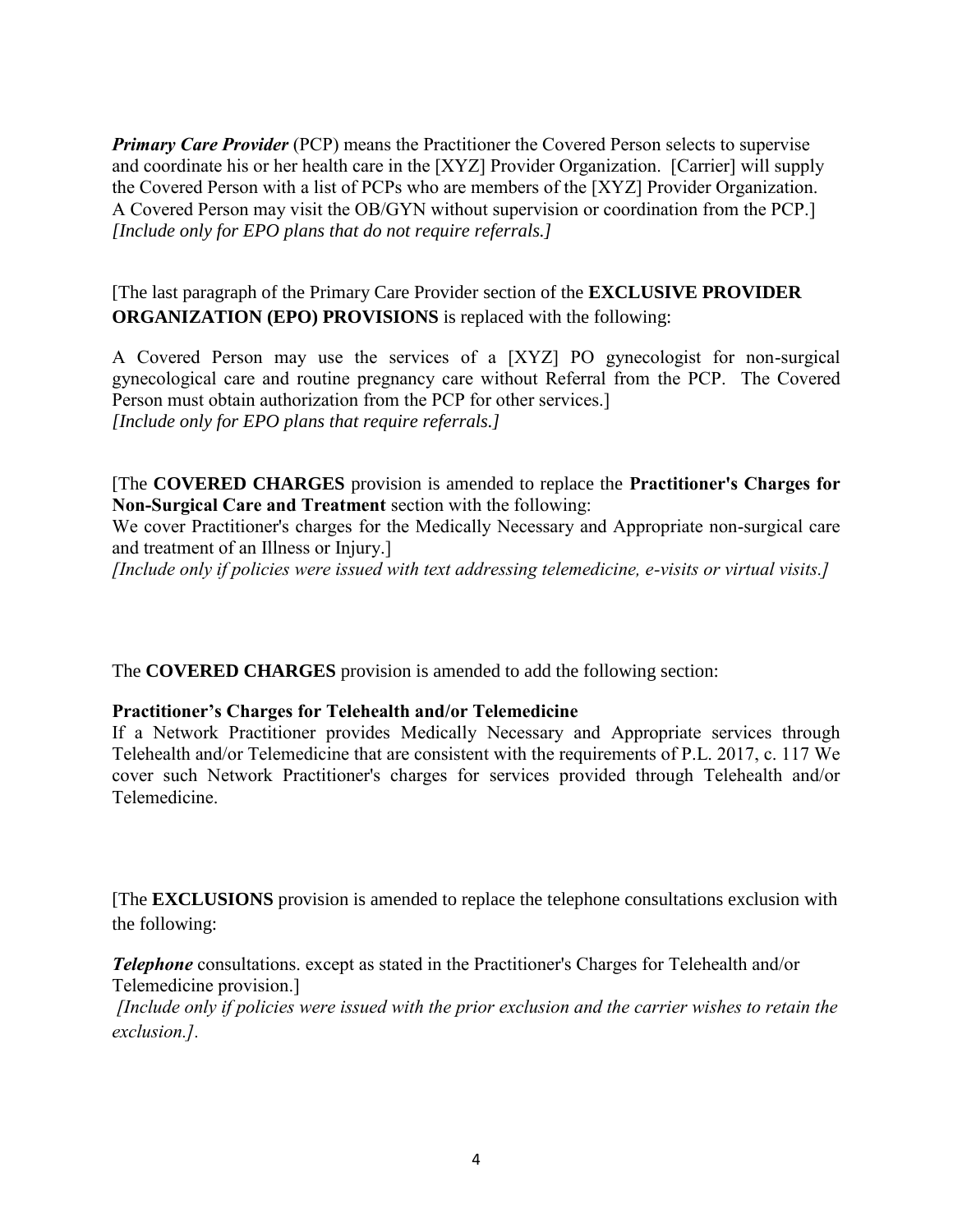## **Compliance and Variability Text for HMO Plans**

[The **SCHEDULE OF SERVICES AND SUPPLIES** is amended to include the following section:

[Outpatient Surgery (facility charges)] Coinsurance Limit: \$[500] per [surgery]] *Include only if outpatient surgery or some other service or supply for which coinsurance is required is subject to a limit.* 

#### The **DEFINITIONS** section is amended:

- to delete the definitions of E-Visit and Virtual Visit:
- to replace the definitions of Preventive Care, Primary Care Provider, Specialist Services, Telemedicine and Triggering Event with the following definitions; and
- to add a definition of Telehealth.

PREVENTIVE CARE. As used in the Contract preventive care means:

- a) Evidence based items or services that are rated "A" or "B" in the current recommendations of the United States Preventive Services Task Force with respect to the [Member];
- b) Immunizations for routine use for [Members] of all ages as recommended by the Advisory Committee on Immunization Practices of the Centers of Disease Control and Prevention with respect to the [Member];
- c) Evidence–informed preventive care and screenings for [Members] who are infants, children and adolescents, as included in the comprehensive guidelines supported by the Health Resources and Services Administration;
- d) Evidence–informed preventive care and screenings for [Members] as included in the comprehensive guidelines supported by the Health Resources and Services Administration [except for contraceptive services and supplies]; and
- e) Any other evidence-based or evidence-informed items as determined by federal and/or state law.

Examples of preventive care include, but are not limited to: routine physical examinations, including related laboratory tests and x-rays, immunizations and vaccines, well baby care, pap smears, mammography, screening tests, bone density tests, colorectal cancer screening, prostate cancer screening and Nicotine Dependence Treatment.

**PRIMARY CARE PROVIDER (PCP).** A [Network] Provider who is a doctor specializing in family practice, general practice, internal medicine, [obstetrics/gynecology (for pre and postnatal care, birth and treatment of diseases and hygiene] or pediatrics who supervises, coordinates, arranges and provides initial care and basic medical services to a [Member]; [initiates a [Member]'s [Referral for Specialist Services;]] and is responsible for maintaining continuity of patient care. Primary Care Providers include nurse practitioners/clinical nurse specialists, physician assistants and certified nurse midwives.

**SPECIALIST SERVICES.** Medical care in specialties other than family practice, general practice, internal medicine [or pediatrics][or obstetrics/gynecology (for routine pre and post-natal care, birth and treatment of diseases and hygiene)].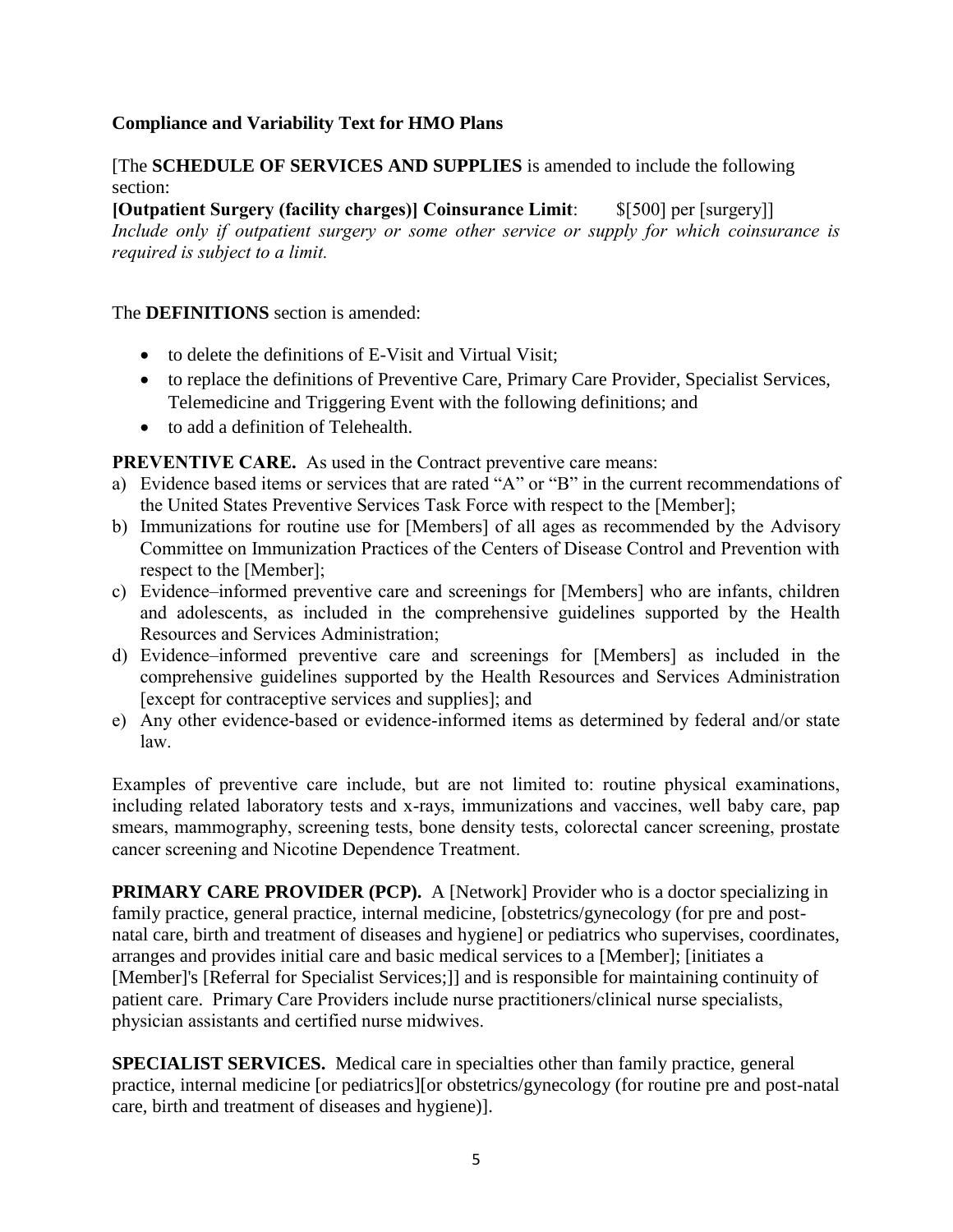TELEHEALTH. The use of information and communications technologies, including telephones, remote patient monitoring devices, or other electronic means, to support clinical health care, Practitioner consultation, patient and professional health-related education, public health, health administration, and other services in accordance with the provisions of P.L. 2017, c. 117.

TELEMEDICINE. The delivery of a health care service using electronic communications, information technology, or other electronic or technological means to bridge the physical distance between a Practitioner and a Member, either with or without the assistance of an intervening Practitioner, and in accordance with the provisions of P.L. 2017, c.117. Telemedicine does not include the use, in isolation, of audio-only telephone conversation, electronic mail, instant messaging, phone text, or facsimile transmission.

## TRIGGERING EVENT. The following dates:

- a) The date an Employee or Dependent loses eligibility for minimum essential coverage including a loss of coverage resulting from the decertification of a qualified health plan by the marketplace. A loss of coverage resulting from nonpayment of premium, fraud or misrepresentation of material fact shall not be a Triggering Event.
- b) The date an Employee acquires a Dependent or becomes a Dependent due to marriage, birth, adoption, placement for adoption, or placement in foster care.
- c) The date an Employee's enrollment or non-enrollment in a qualified health plan is the result of error, misrepresentation or inaction by the federal government or Carrier.
- d) The date an Employee or eligible Dependent demonstrates to the marketplace or a State regulatory agency that the qualified health plan in which he or she is enrolled substantially violated a material provision of its contract in relation to the enrollee.
- e) The date the Employee or Dependent gains access to new qualified health plans as a result of a permanent move provided the Employee and/or Dependent demonstrates having minimum essential coverage for one or more days during the 60 days preceding the permanent move.
- f) The date NJFamilyCare determines an Employee or Dependent who submitted an application during the Open Enrollment Period or during a Special Enrollment Period is ineligible if that determination is made after the open enrollment period or special enrollment period ends.
- g) The date an Employee and/or his or her Dependent who are victims of domestic abuse or spousal abandonment need to enroll for coverage apart from the perpetrator of the abuse or abandonment.
- h) The date the Employee or Dependent loses eligibility for Medicaid or NJ FamilyCare.
- i) The date the Employee or Dependent becomes eligible for assistance under a Medicaid or NJ FamilyCare plan.
- j) The date of a court order that requires coverage for a Dependent.

The **COVERED SERVICES & SUPPLIES** provision is amended to replace item 1 of the **OUTPATIENT SERVICES** section with the following:

**Office visits** during office hours, and during non-office hours when Medically Necessary and Appropriate. *[Include only if policies were issued with text addressing telemedicine, e-visits or virtual visits.]*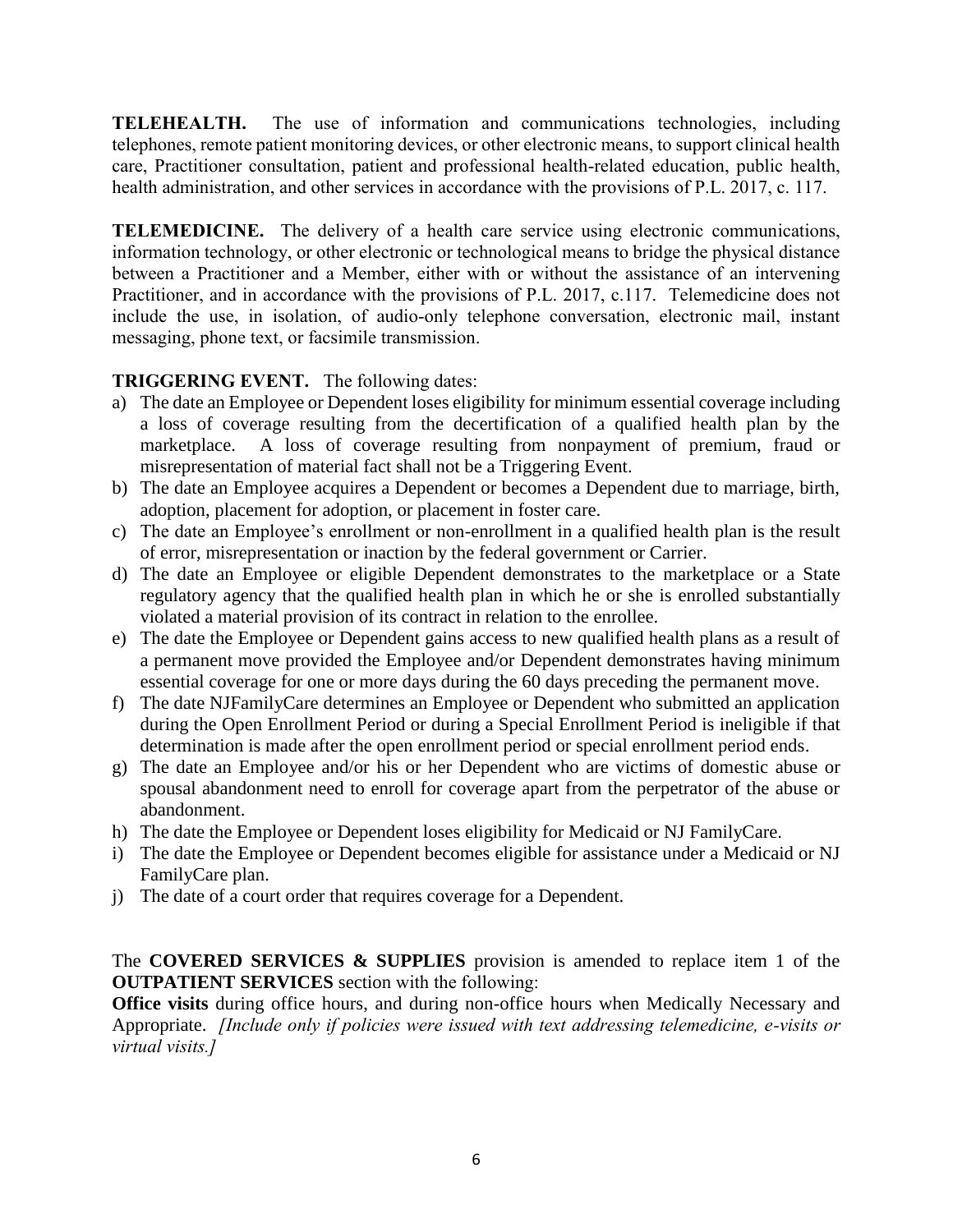The **COVERED SERVICES & SUPPLIES** provision is amended to add the following new item to the **OUTPATIENT SERVICES** section

Practitioner's Charges for Telehealth and/or Telemedicine. If a Network Practitioner provides Medically Necessary and Appropriate services through Telehealth and/or Telemedicine that are consistent with the requirements of P.L. 2017, c. 117 We cover such Network Practitioner's charges for services provided through Telehealth and/or Telemedicine.

[The **EXCLUSIONS** provision is amended to replace the telephone consultations exclusion with the following:

**Telephone consultations**. except as stated in the Outpatient Services provision.]

*[Include only if policies were issued with the prior exclusion and the carrier wishes to retain the exclusion.].* 

# **Compliance and Variability Text for HMO-POS Plans**

[The **SCHEDULE OF SERVICES AND SUPPLIES AND COVERED CHARGES** is amended to include the following section:

[Outpatient Surgery (facility charges)] Coinsurance Limit: \$[500] per [surgery]] *Include only if outpatient surgery or some other service or supply for which coinsurance is required is subject to a limit.* 

# The **DEFINITIONS** section is amended:

- to delete the definitions of E-Visit and Virtual Visit;
- to replace the definitions of Preventive Care, Primary Care Provider, Specialist Services, Telemedicine and Triggering Event with the following definitions; and
- to add a definition of Telehealth.

PREVENTIVE CARE. As used in the Contract preventive care means:

- f) Evidence based items or services that are rated "A" or "B" in the current recommendations of the United States Preventive Services Task Force with respect to the [Member];
- g) Immunizations for routine use for [Members] of all ages as recommended by the Advisory Committee on Immunization Practices of the Centers of Disease Control and Prevention with respect to the [Member];
- h) Evidence–informed preventive care and screenings for [Members] who are infants, children and adolescents, as included in the comprehensive guidelines supported by the Health Resources and Services Administration;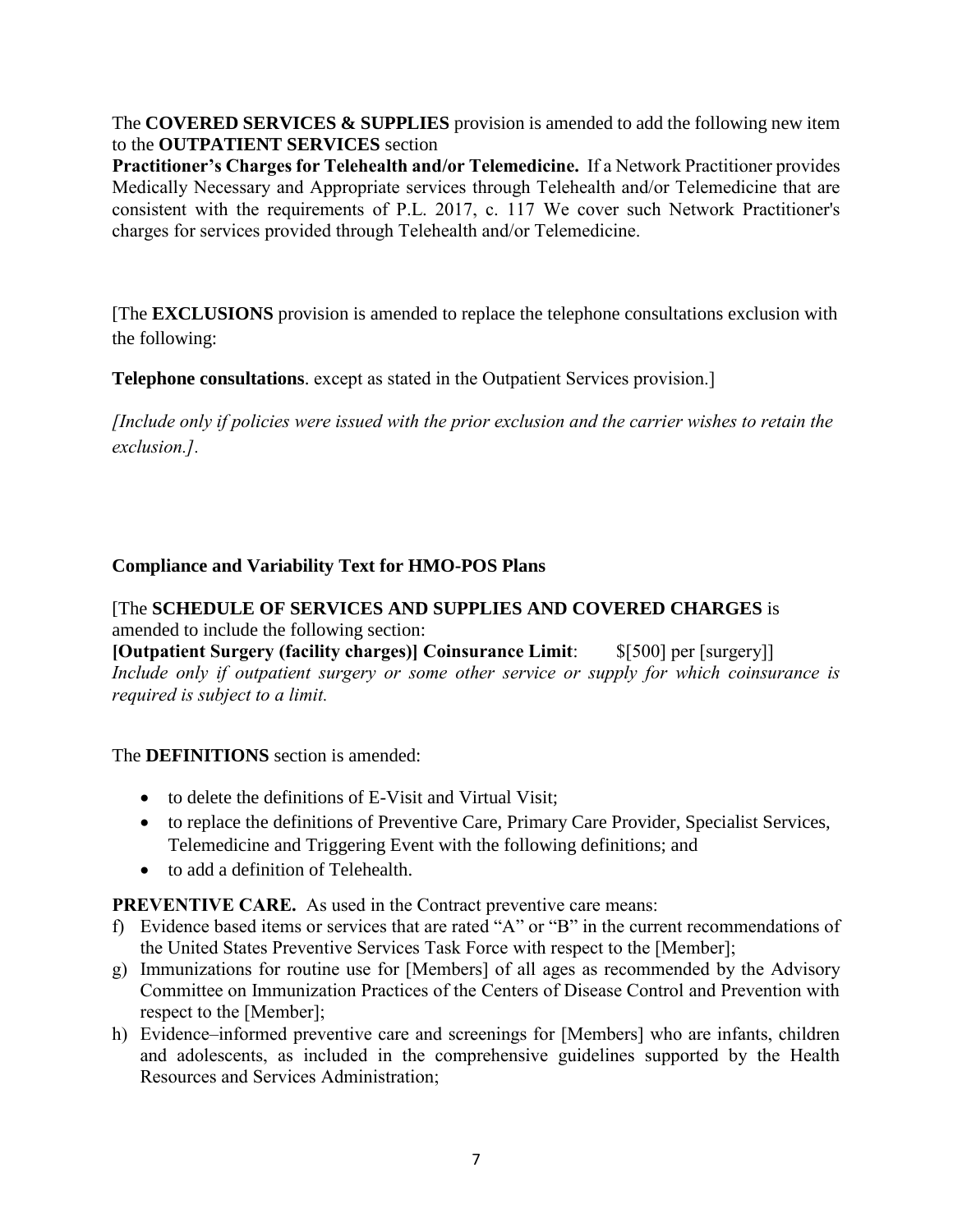- i) Evidence–informed preventive care and screenings for [Members] as included in the comprehensive guidelines supported by the Health Resources and Services Administration [except for contraceptive services and supplies]; and
- j) Any other evidence-based or evidence-informed items as determined by federal and/or state law.

Examples of preventive care include, but are not limited to: routine physical examinations, including related laboratory tests and x-rays, immunizations and vaccines, well baby care, pap smears, mammography, screening tests, bone density tests, colorectal cancer screening, prostate cancer screening and Nicotine Dependence Treatment.

**PRIMARY CARE PROVIDER (PCP).** A [Network] Provider who is a doctor specializing in family practice, general practice, internal medicine, [obstetrics/gynecology (for pre and postnatal care, birth and treatment of diseases and hygiene] or pediatrics who supervises, coordinates, arranges and provides initial care and basic medical services to a [Member]; [initiates a [Member]'s [Referral for Specialist Services;]] and is responsible for maintaining continuity of patient care. Primary Care Providers include nurse practitioners/clinical nurse specialists, physician assistants and certified nurse midwives.

**SPECIALIST SERVICES.** Medical care in specialties other than family practice, general practice, internal medicine [or pediatrics][or obstetrics/gynecology (for routine pre and post-natal care, birth and treatment of diseases and hygiene)].

TELEHEALTH. The use of information and communications technologies, including telephones, remote patient monitoring devices, or other electronic means, to support clinical health care, Practitioner consultation, patient and professional health-related education, public health, health administration, and other services in accordance with the provisions of P.L. 2017, c. 117.

TELEMEDICINE. The delivery of a health care service using electronic communications, information technology, or other electronic or technological means to bridge the physical distance between a Practitioner and a Member, either with or without the assistance of an intervening Practitioner, and in accordance with the provisions of P.L. 2017, c.117. Telemedicine does not include the use, in isolation, of audio-only telephone conversation, electronic mail, instant messaging, phone text, or facsimile transmission.

### TRIGGERING EVENT. The following dates:

- k) The date an Employee or Dependent loses eligibility for minimum essential coverage including a loss of coverage resulting from the decertification of a qualified health plan by the marketplace. A loss of coverage resulting from nonpayment of premium, fraud or misrepresentation of material fact shall not be a Triggering Event.
- l) The date an Employee acquires a Dependent or becomes a Dependent due to marriage, birth, adoption, placement for adoption, or placement in foster care.
- m) The date an Employee's enrollment or non-enrollment in a qualified health plan is the result of error, misrepresentation or inaction by the federal government or Carrier.
- n) The date an Employee or eligible Dependent demonstrates to the marketplace or a State regulatory agency that the qualified health plan in which he or she is enrolled substantially violated a material provision of its contract in relation to the enrollee.